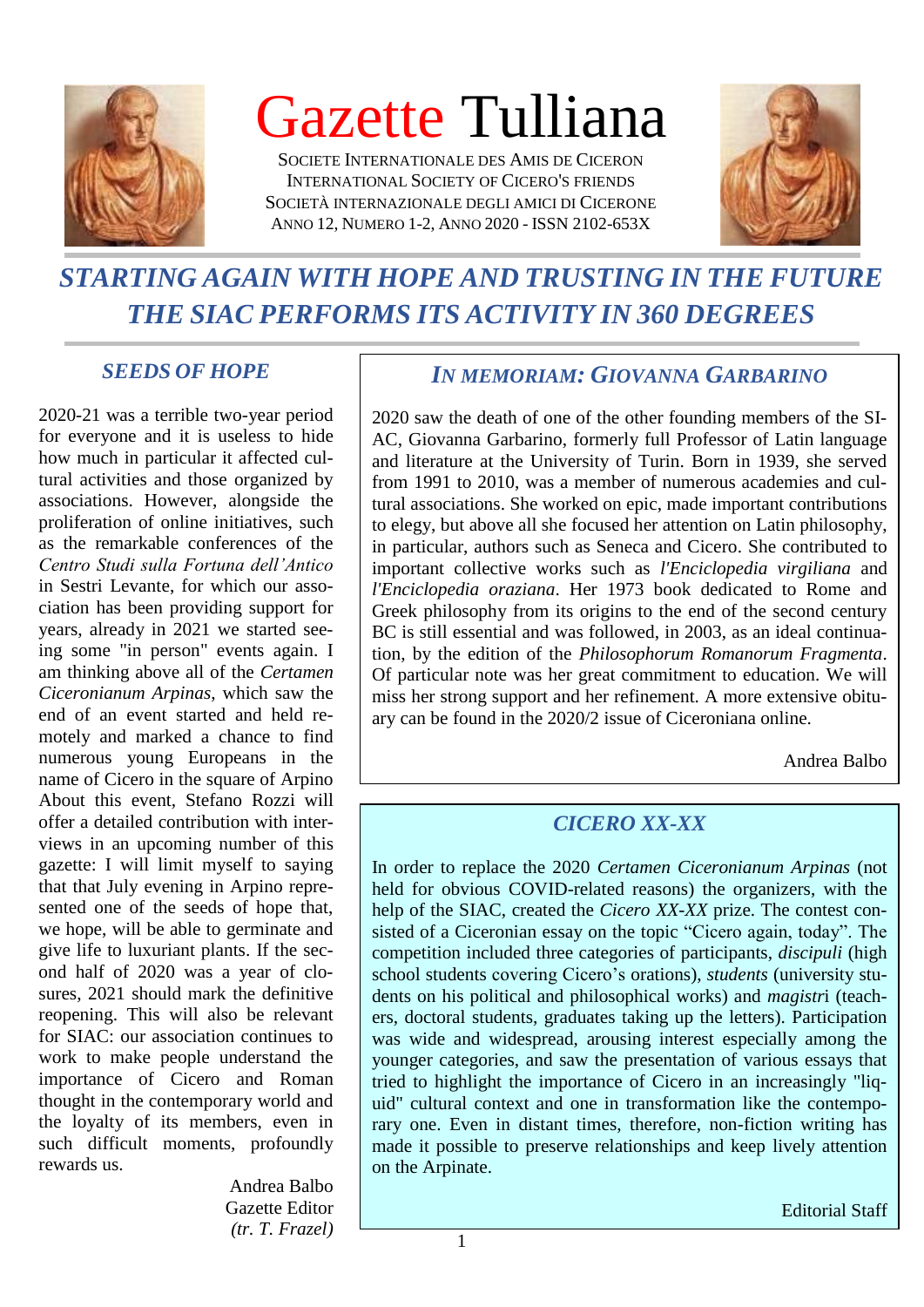## An **Scientific section - Ciceronian research in Russia today**

### *CICERONIAN STUDIES AND NEW ORIENTATIONS FROM THE EAST*

*Our colleague and member of the SIAC A. Bragova from the Nizhny Novgorod Linguistics University sends us this bibliographical work on the presence of Ciceronian studies in Russian culture. The titles of the articles, if any, were written in English by the author and thus retained in the article.*

There is a certain interest in Cicero among Russian scientists nowadays: historians, philosophers, linguists, sociologists, lawyers, and others. There are topics that arouse the most interest, such as Cicero's attitude to Catiline's conspiracy, war, religion, Cicero's ethical, philosophical, political, juridical, aesthetic or social ideas, Cicero's image of an ideal orator, his pedagogical ideas, or Cicero's reception in the Russian literature.

We can name a monograph (at least we have found one: Fedorov D.A. *Socio-communicative Problems in Cicero's Works*. Saint Petersburg, 2015), which



has been published in Russia for the last 5 years.

There are a few translations of Cicero's texts: E. Smykov's translation of Cicero's oration "For King Deiotarius" (Smykov E. Cicero. For King *Deiotarus*. *Vestnik Drevnei Istorii*, 2019, 79 (2), pp. 481-501), V. Khrystalyov's translation of the oration "For Cornelius" (Khrustalyov V. Fragments of Cicero's Orations *Pro Cornelio De maiestate*. *Metamorphoses of history*, 2015, 6, pp. 133-162), the same author's translation of the oration "De rege Alexandrino" (idem. *M.T. Ciceronis orationis de rege Alexandrino fragmenta*. *Mnemon*, 2015, 15, pp. 501-508), S. Blazheevsky and M. Gasparov's translation of Cicero's "On the Nature of Gods" (Cicero. *On the Nature of Gods*. Saint Petersburg: Azbuka-Atticus, 2015), V. Petukhov and V. Gorenstein's translations of Cicero's writings "On the Old Age", "On Friendship", and "On the Duties" (Cicero. *Moral reflection. On the Old Age. On Friendship. On the Duties.* Moscow: Ripol-classics, 2018). However, the last 2 publications are reconsiderations of the translations made by M. Gasparov and V. Gorenstein in the Soviet times.

There are many scientific articles about Cicero's views, which have been published in recent years. They are about Cicero's



Cicerone. De senectute, *De amicitia, de officiis.* Mosca: Ripol-classics, 2018

attitude to Catiline's conspiracy (Bugaeva N. The Political Aspect of Cicero's Oration "For Archias". *The Historical journal: scientific research*, 2017, 4, pp. 56-66; Lubimova O. Why Crassus Hated Cicero (Plut. Crass. 13. 3-5)? *Vestnik Drevnei Istorii*, 2016, 76 (3), pp. 626-641), to war (Demina S. Cicero's Thoughts about War. *Problemy istorii, filologii, kul'tury,* 2015, 4, pp. 33-38) and slavery (Fedorov D. Understanding the Phenomenon of Slavery in Cicero's Socio-philosophical Doctrine. *Scientific Opinion.* 2017, 12, pp. 87-92). There is some linguistic analysis of his speeches (Antonets E. Cicero's Speech for *Ligarius*: Composition and Style as an Instrument of Defense. *Indo-European Linguistics and Classi-*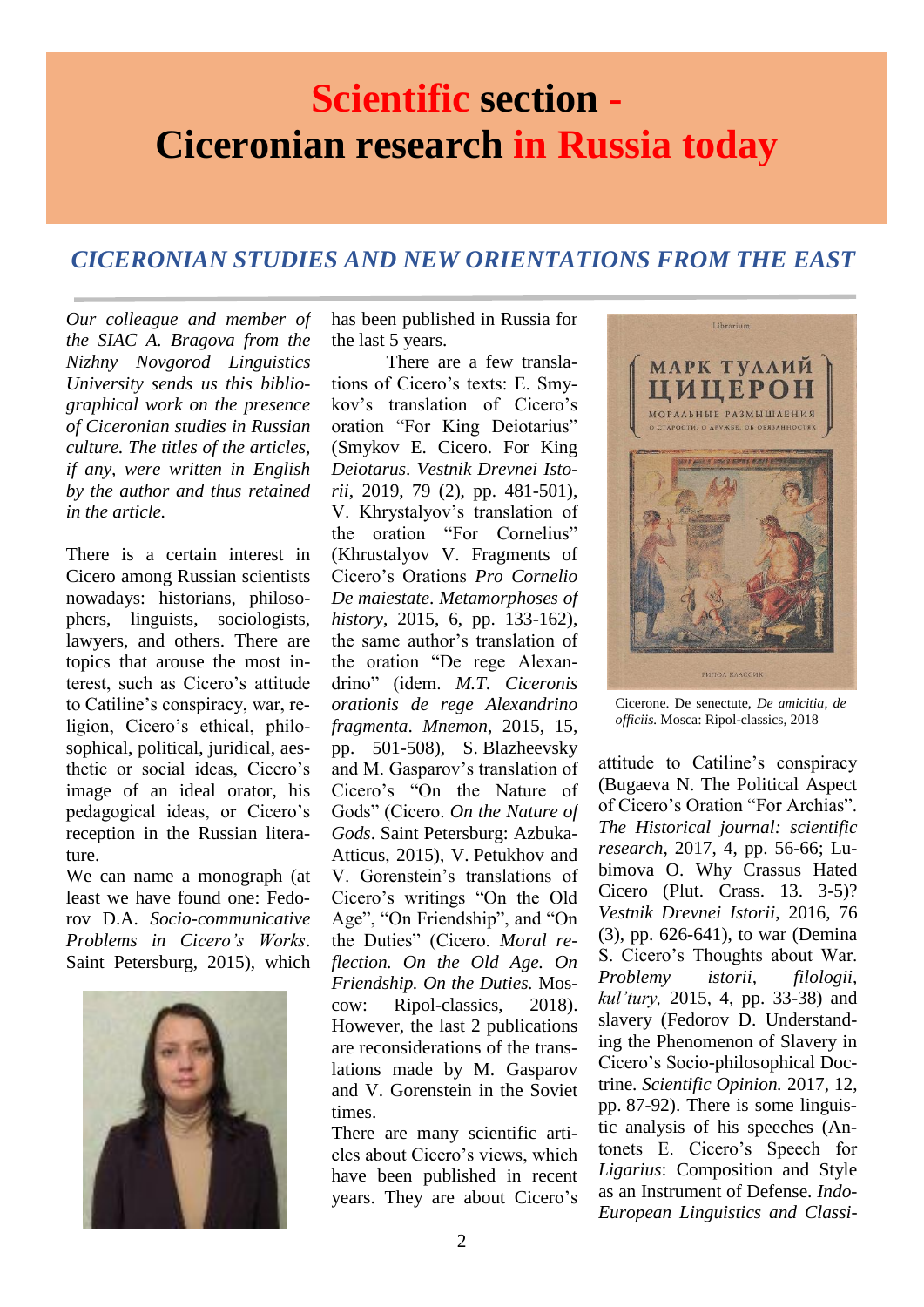## **Scientific section - Ciceronian research in Russia today**

### *CICERONIAN STUDIES AND NEW ORIENTATIONS FROM THE EAST*

*cal Philology*, 2015, 19, pp. 3- 17; eadem. On the Structure of Complex Periods in Cicero's Speeches. *Indo-European Linguistics and Classical Philology*, 2017, 21, pp. 7-25). A great number of articles are about the textual analysis of Cicero's ethical, aesthetic, social, philosophical, political, and juridical concepts (Demina S. Cicero's Views on Love. *Schole.* 2016*,* 10 (2), pp. 521-526; Bragova A. The Concept *cum dignitate otium* in Cicero's writings. *Studia Antiqua et Archaeologica*, 2016, 22 (1), pp. 45-49; eadem. The Concept of "State" in Cicero's Writings. *Samara Journal of Science*, 2016, 1 (14), pp. 93-97; eadem. The Concept *amicitia* in Cicero's Writings. *Problemy istorii, filologii, kul'tury,* 2016, 1, pp. 103-110; eadem. The Meaning of Cicero's Concept of *Scientia*. *Magistra vitae*, 2018, 2, pp. 199- 204; eadem. Cicero on Vices. *Studia Antiqua et Archaeologica*, 2018, 24 (2), pp. 253-277, *etc*.). The question of Cicero's reception in the Russian literature is also of some interest to Russian scholars (Solopov A. "Sciences feed the Youth" – or "Drive the youth"? About Cicero as Lomonosov's Model. *Stephanos*, 2017, 5 (25), pp. 125-128; Abramzon T. Cicero and Mark Antony in a Poetic Dialogue between F. Tyutchev and V. Brusov: the Debate about Bliss. *Problemy istorii, filologii, kul'tury,* 2016, 1, pp. 348-354).

There are some publications dedicated to Cicero's oratory teaching (Dymskaya D. Cicero and the Power of Persuasion. *Vestnik Drevnei Istorii*, 2016, 76 (2), pp. 497-506; Bobrovnikova T. The Image of an Ideal Speaker in Cicero. *Hypothekai. Journal of the History of Ancient Pedagogical Culture*, 2017, 1, pp. 33-43; Bermus A. To the Problem of Thinking and Speech (on the Example of the Text of Cicero "On the Orator"). *Hypothekai. Journal of the History of Ancient Pedagogical Culture*, 2017, 1, pp. 206-229). Close to the above mentioned field of research stand publications about Cicero's pedagogical ideas (Pichugina V. Anthropological discourse "Selfcare" by Mark Tullius Cicero. *Historical and Pedagogical* 



*Hypothekai Journal of the History of Ancient Pedagogical Culture*

*Journal*, 2013, 2, pp. 158-168; Pichugina V., Shirinskaya K. Ancient Ideal of the Educated Person in Cicero's writings. *Scientific Dialogue*, 2015, 4 (40), pp. 124-136; Pichugina V. Greek Household Academies of the Roman Intellectual: the Pedagogical Dimension of Cicero's Letters. *Hypothekai. Journal of the History of Ancient Pedagogical Culture*, 2017, 1, pp. 9-32; Volkova Y. The Subject of Education of a Citizen in the Works of Cicero. *Hypothekai. Journal of the History of Ancient Pedagogical Culture*, 2017, 1, pp. 44- 58; Pichugina V., Vorobyeva K. Self-education of poetry and Theatre in the Works of Cicero. *Hypothekai. Journal of the History of Ancient Pedagogical Culture*, 2017, 1, pp. 59-76; Kozlovtseva E. Ecophilosophical Concept of Education of M.T. Cicero. *Hypothekai. Journal of the History of Ancient Pedagogical Culture*, 2017, 1, pp. 129-142; Vetoshkina M. Education of the Military and Political Leader in the Ancient Greek and Roman Realities: Versions of Xenophon and Cicero. *Hypothekai. Journal of the History of Ancient Pedagogical Culture*, 2017, 1, pp. 143-161; Bezrogov V. Antique Apprenticeship in the Understanding of Cicero and his Christian Interpreters. *Hypothekai. Journal of the History of Ancient Pedagogical Culture*, 2017, 1, pp. 162-190; M. Polyakova, *Cicero's Treatise "On Obliga-*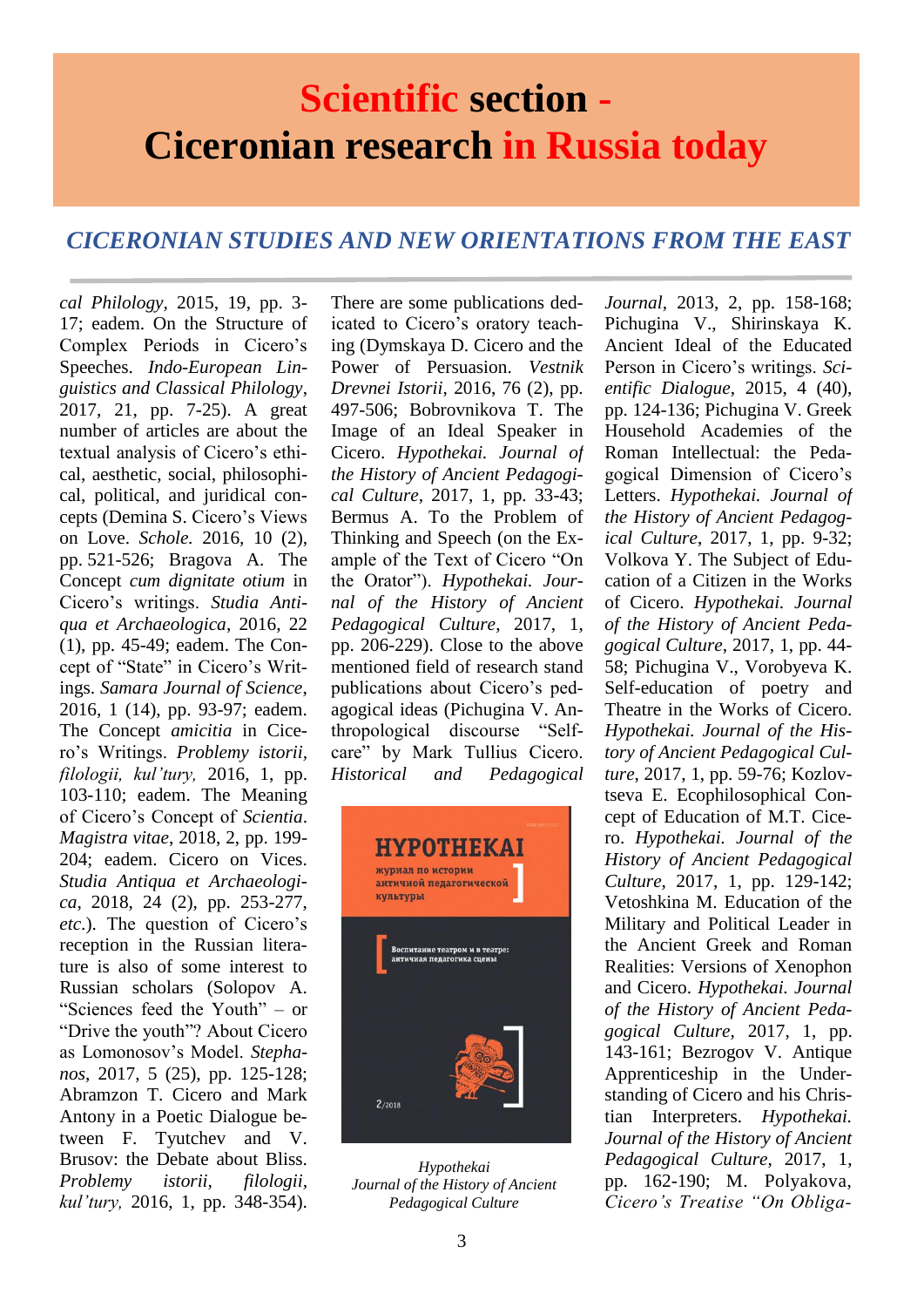## **Scientific section-Ciceronian research in Russia today**

### *CICERONIAN STUDIES AND NEW ORIENTATIONS FROM THE EAST*

*tions" and the Problem of its Reception in the Pedagogical Heritage of the XVI c*, Hypothekai. 2017, 1, pp. 191-205). Some articles are about Cicero's attitude to religion (Bragova A. Cicero on the Gods and Roman Religious Practices. *Studia Antiqua et Archaeologica*, 2017, 23 (2), pp. 303-313; Appolonov A. The Notion of "*religio*" in the Works of M.T. Cicero. Moscow University Bulletin. Series 7. Philosophy, 2019, 6, pp. 94-100). Finally, there are some publications, which can't be classified properly, as they offer a specific topic related to Cicero (Lyapustin B. The Peculiarities of Economic Life of Roman Familia in the 1st c. BC (according to Cicero's Letters). *Problemy istorii, filologii, kul'tury,* 2016, 4, pp. 53-61; Khrustalyov V. The Image of the Egyptian King Ptolemy XII Auletes in Cicero's Speeches. *Vestnik Drevnei Istorii*, 2017, 77 (1), pp. 91-105; D. Fedorov, *The Problem of the Interpretation of the Concept of* Ordo *in Cicero's Social Philosophy*, Scientific

**INSCRIPTIONS 2021**

To join SIAC, all you have to do is log into the Tulliana site, complete the membership questionnaire and pay the 25 euros membership fee. It is possible to use PayPal.

Opinion*.* 2017, 11, pp. 17-20; V. Nikishin, *Place and Role of the Hellenistic Culture in the Humanitarian Concept of Cicero*, Hypothekai, 2017, 1, pp. 106-128; D. Samarin, *Speeches of M.T. Cicero and their Significance for the Modern Legal Proceedings*, Baltic Humanitarian Journal, 2016, vol. 5, no. 2 (15), pp. 231- 233).

To sum up, there is a definite interest in Cicero among Russian scholars these days. However, there are nearly no serious books about him and his heritage, but numerous articles. We can relate this phenomenon to a specific demand at the state level for articles indexed in certain databases, as well as to the high employment of scientists (university teachers) in the teaching process.



Cicéron, On nature of God. Saint-Pétersbourg : Azbuka-Atticus, 2015. Traduction by S. Blazheevsky et M. Gasparov.

*A. Bragova (tr. T. Frazel)*

### **RULES FOR SENDING CONTRIBUTIONS TO THE GAZETTE**

Contributions should be sent to [andrea.balbo@unito.it](mailto:andrea.balbo@unito.it) in Times New Roman 12 without formatting. Please do not exceed 1500 characters and place images in JPEG format only if you own the rights. Any modification of these instructions must be agreed directly with the publisher.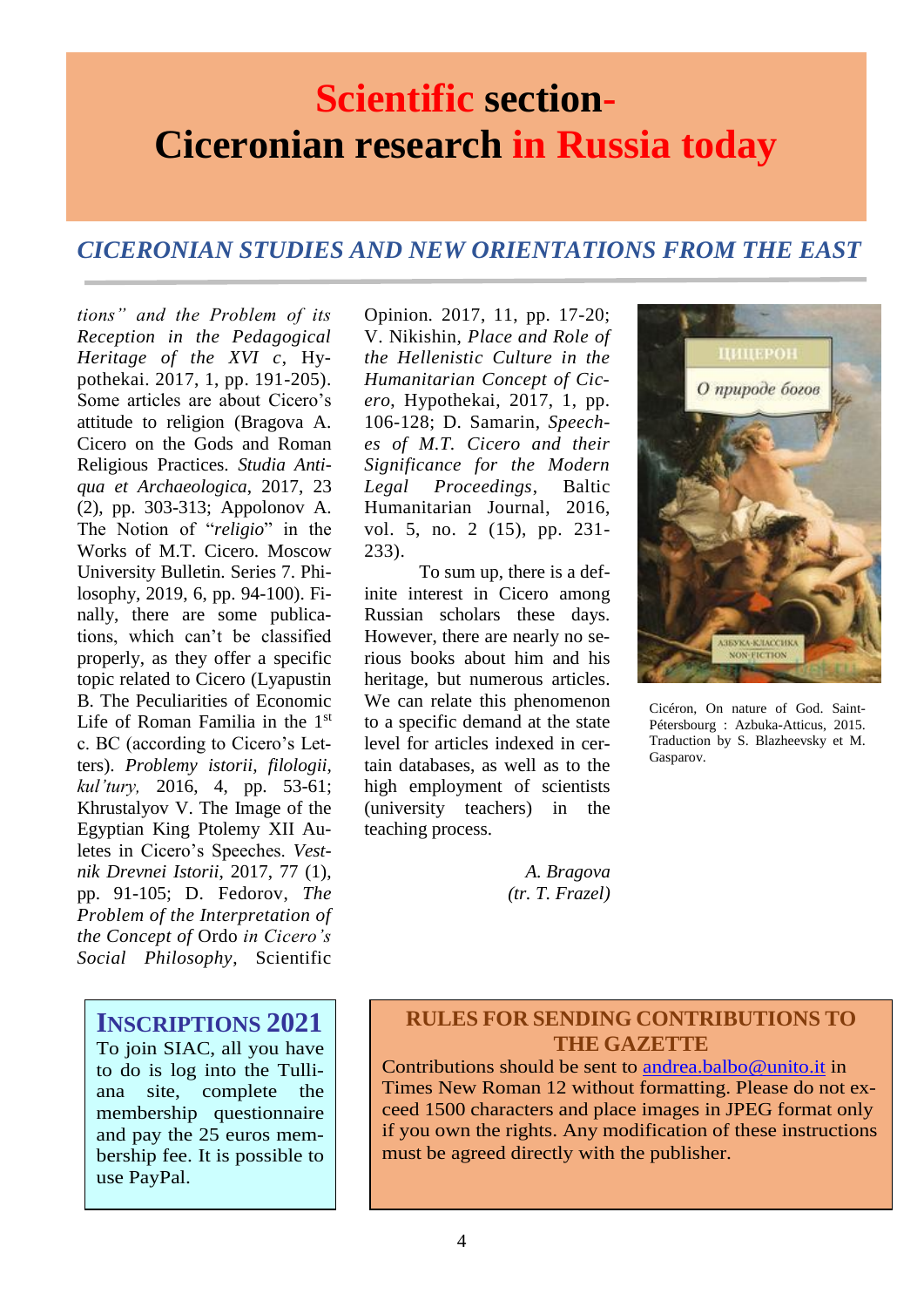## **Scientific section-In memoriam: Marc Fumaroli**

## *IN REMEMBRANCE OF A GREAT EUROPEAN INTELLECTUAL FIGURE*

Marc Fumaroli (1932-2020) was one of the most distinguished intellectuals of our time. We can see this not only in the countless awards he received during a decades-long career, but also in the acute cultural vivacity that he was able to reveal in many of his writings. Originally from Marseille, he spent his childhood in Fès, Morocco, before returning to France, where he taught, among the most prestigious locations, at the University of Lille and at the Sorbonne (Paris IV); from 1986 to 2002 he held the chair of *Rhétorique et société en Europe* (*XVIe - XVIIè siècles*) at the *Collège de France*). He was one of the founders of the *Société Internationale d'Histoire de la Rhétorique*, a member of the *Académie francaise* (1996) and foreign member of the *Lincei* (1997) He died at the age of 88 from cancer.

Among the many merits that must be attributed to him, it is important to mention the fundamental role that he played in the rediscovery and relative enhancement of Rhetoric, understood as a discipline not for a select few, who were writers or legal experts, but as an essential remedy for the decadence, both human and literary, of contemporary Europe, prey to a dangerous identity crisis.

In fact, every humanist's library should not be missing - and the term is not chosen by chance - his most famous book, the result of dense research conducted with



extreme rigor and critical method, which still teaches, especially for those who approach still as neophytes. We refer of course to the essay *The Age of Eloquence* (1980), a cornerstone that stands out for the clarity and coherence of its exposition. In this work, Fumaroli categorically rejects the depreciation to which rhetoric was a victim for most of the twentieth century (a period that he almost wanted to get rid of), placing it on the sidelines of intellectual reflection because it was seen as a too cumbersome mortgage of a now anachronistic past.

However, through the very learned, but no less pleasant, reconstruction of the birth of the modern state at the turn of the sixteenth and eighteenth centuries in France, Fumaroli identifies precisely the assiduous use of rhetoric by intellectuals as the driving force that allowed them to establish the solid political and cultural foundations of the state institutions that we still know them, net of their necessary transformations. The historical-literary analysis conducted in these dense pages can only start from the Renaissance context, especially the Italian one, in which the revival of the Classics was not only an expression of a renewed interest in the subject matter, but above all represented an instrument of the rigorous application of ancient thought, appropriately mediated, in a world undergoing radical change.

At this juncture, the Ciceronian model, according to Fumaroli, furnished a paradigmatic function for issues related to expressive style and, above all, for the ability to become a vector, both ideologically and philosophically, of reflections that could deeply influence successive generations of followers, who were able to convert Cicero's theoretical teaching into practical and current actions.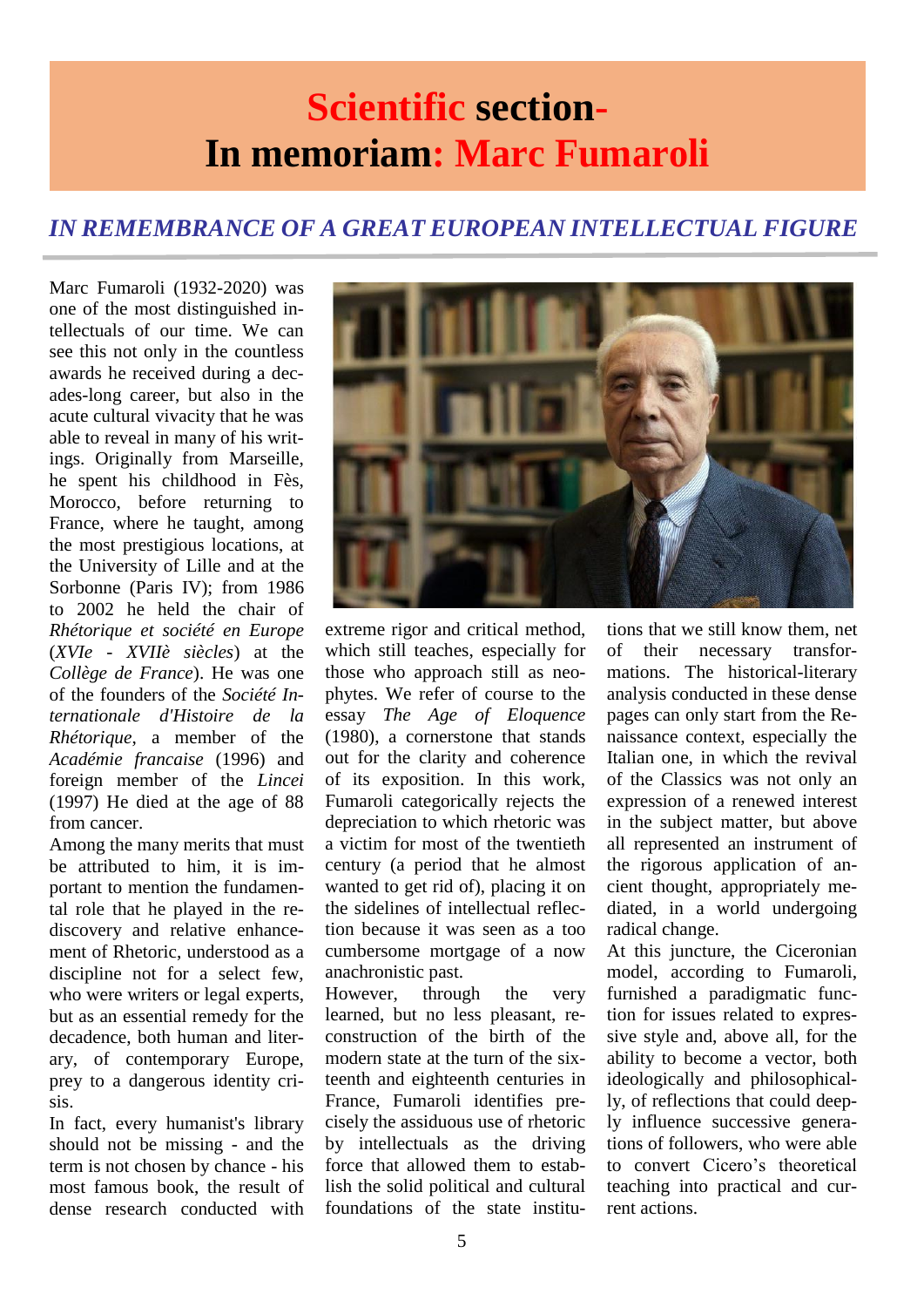## **Scientific section - In memoriam: Marc Fumaroli**

## *IN REMEMBRANCE OF A GREAT EUROPEAN INTELLECTUAL FIGURE*

It is precisely in the continuous effort to absorb the *institutio* of the Roman statesman that Fumaroli finds the quintessence of the message of Antiquity. In the perspective outlined here, it does not offer a simple safe haven in which to take refuge in times of uncertainty, nor a tiny *hortus conclusus* in which to delight in literary amenities in their pure formal capacity, but it administers a very powerful, and too often forgotten, *phàrmakon* to the moral and political degeneration of a Europe that seems to have forever renounced its vocation as a cultural beacon of the world. Therefore, *humanitas* and *urbanitas*, never separated from the competence of *ars bene dicendi*, are the only solutions to recover the centrality of the *logos*, to assist again, as had already happened for the formation of the modern state, in one of the most majestic spectacles that the "theater of the Word" - the expression is Fumaroli's has ever proposed: a new humanism.

In the hoped-for change thus traced, the critic's final work, *The republic of letters* (2018), the ideal crowning of the aforementioned title, acquires an even more significant value. Taking up reflections that he had already extensively developed, the scholar relaunches the Erasmian idea, never completely fulfilled and even less realized today, of founding a true and authentic Europe that is the cradle of civilization, a *Res publica litterarum*, in which the sharing of Ideas, constantly illuminated by rhetorical science, can offer the space for (self) analysis of a society that has lost its values, unable to move within a meaningful horizon, no longer able to elaborate more mature and fundamental thoughts, because it seems to have lost the knowledge of the Classics.

Without ever longing for a utopian *otium cum dignitate*. Fumaroli therefore teaches us the responsibility of being custodians and, at the same time, disseminators of antiquity, assigning us the onerous task of changing ourselves and the society around us through those *litterae humaniores* that continue, despite everything, to make us better.

Thus, the vast contribution that he was able to give to literary history and to sociological and political meditation can be encapuslated in this Ciceronian idea, a passage in which the learning of Rhetoric provides the basis for a life intellectually fulfilling and morally flawless (*De oratore* III, 57):

*Itaque, ut ei studio se excellentissimis ingeniis homines dediderunt, ex ea summa facultate vacui ac liberi temporis multo plura, quam erat necesse, doctissimi homines otio nimio et ingeniis uberrimis adfluentes curanda sibi esse ac quaerenda et investiganda duxerunt. Nam vetus quidem illa doctrina eadem videtur et recte faciendi et bene dicendi magistra; neque disiuncti doctores, sed eidem erant vivendi praeceptores atque dicendi.*

> *Alberto Crotto (tr. T. Frazel)*

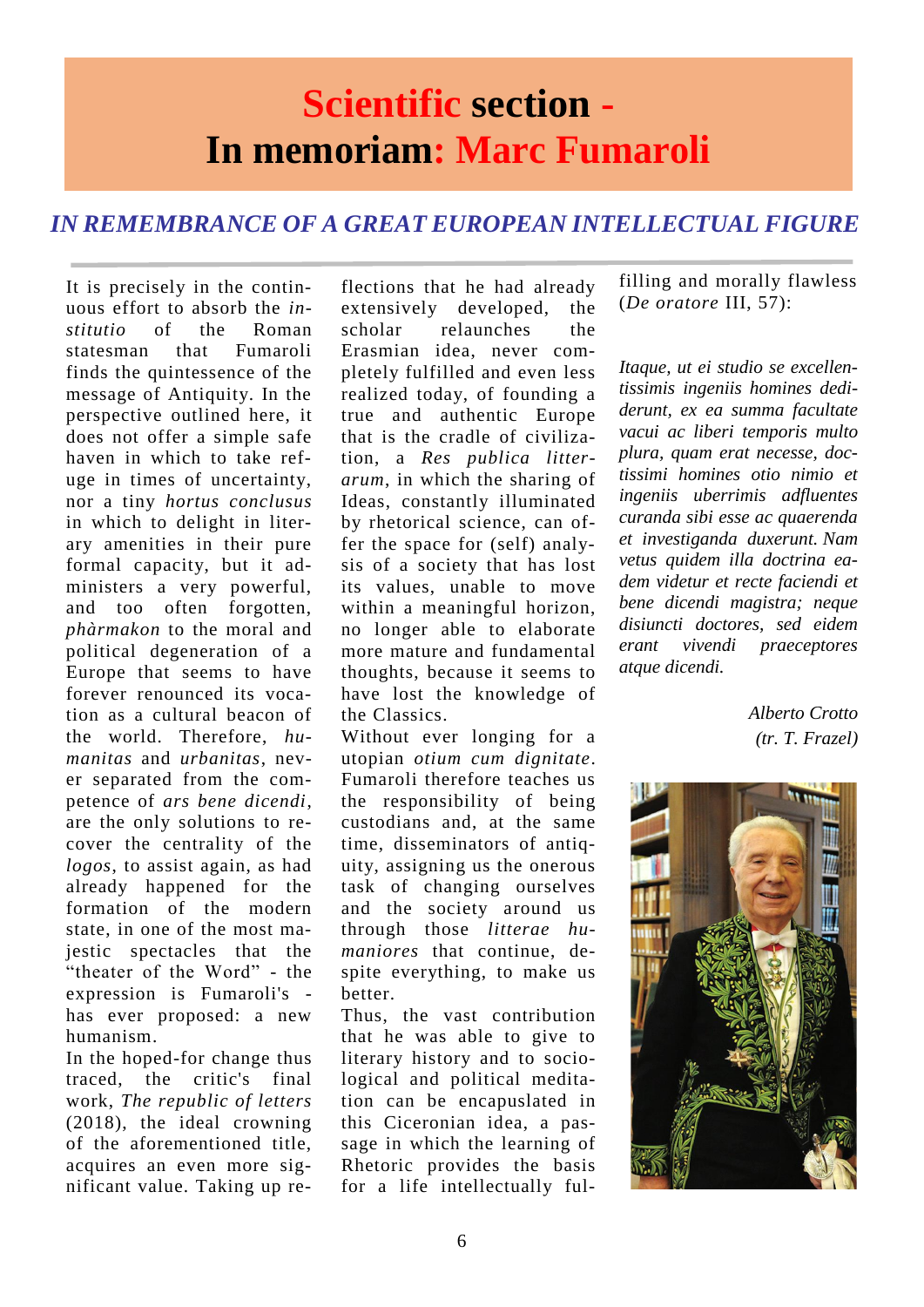## **Scientific section – Justice in Cicero and Western Political Thought**

## *CICERO INVOLVED IN AN ERC PROJECT*

*Our co-partner Ben Straumann, winner of a Ciceronian ERC, gave us an interview on his work.*

#### *Can you briefly describe your ERC project?*

The project is about Cicero's conception of justice and the way it influenced Western political thought over the very long term. Cicero thought a deficit of justice had destroyed the Roman Republic – as Augustine was to summarize, "there is nothing so dangerous to a state as injustice; … a state cannot exist or be maintained without a high degree of justice." Until recently, scholars viewed *republicanism* as the most important heritage of a coherent Greco-Roman antiquity, leaving it unexplained why some of the most important early modern thinkers focused on Cicero, law and the fall of the Roman Republic, rather than on Greek republicanism and Aristotelian virtue.

Working on the influential Dutch thinker Hugo Grotius (1583-1645) and his doctrine of natural law, I discovered that Grotius was not interested in republican virtue, but instead relied heavily on Roman law and Cicero. Many other prominent theorists, such as Bodin, Gentili, Harrington, Locke, Trenchard and Gordon, Montesquieu, Adam Smith and some of the American founders were not republicans in the conventional sense either, as my subsequent research on Gentili and the history of constitutionalism confirmed. Instead, I discovered, they built



their normative theories on Cicero's very Roman concept of justice, which until the late 18th century was widely appreciated as a cornerstone of normative political thought.

#### *What do you think about the importance of Cicero in the European Culture and Society?*

I think that Cicero's thought in general and Cicero's views about justice in particular have been hugely influential on European political thought and, to an extent, Western institutions. Cicero's impact is so far-reaching in European cultural and intellectual history, so widely diffused and over such a long stretch of history, that it is of course very difficult to get a grip on it. The last scholar who tried, in a somewhat comprehensive way, to at least sketch Cicero's extraordinary long-term influence was Tadeusz Zielinski in the early 20th century. The importance of Cicero has been obscured from the 19th century onward by the tendency of much 19th century philological and historical scholarship to reduce Cicero to either a Roman mouthpiece of Greek ideas (at best) or to see him merely as an opportunist, sleazy politician. Further factors were the rising fortunes of Aristotle, on the one hand, and utilitarianism, on the other. But Cicero's influence, I think, proved enduring and can be gleaned in such important works of 20th century political philosophy as John Rawls *Theory of Justice* or Robert Nozick's *Anarchy, State, and Utopia*. This is in large part an aftereffect of Cicero's outsized stature in earlymodern political thought, where the impact of his ideas can be seen reaching deep into the Enlightenment.

*You work in Zurich. I work also in Tessin and I know the situation of interest for Latin there. How is the situation in the German speaking part of Switzerland?*

I look forward to working in Zurich again, but for more than 15 years I've been working in the United States, in New York, which means that I can claim more insight when it comes to academic life and the situation of Latin in North America than in Switzerland. Here in the US, many if not most undergrads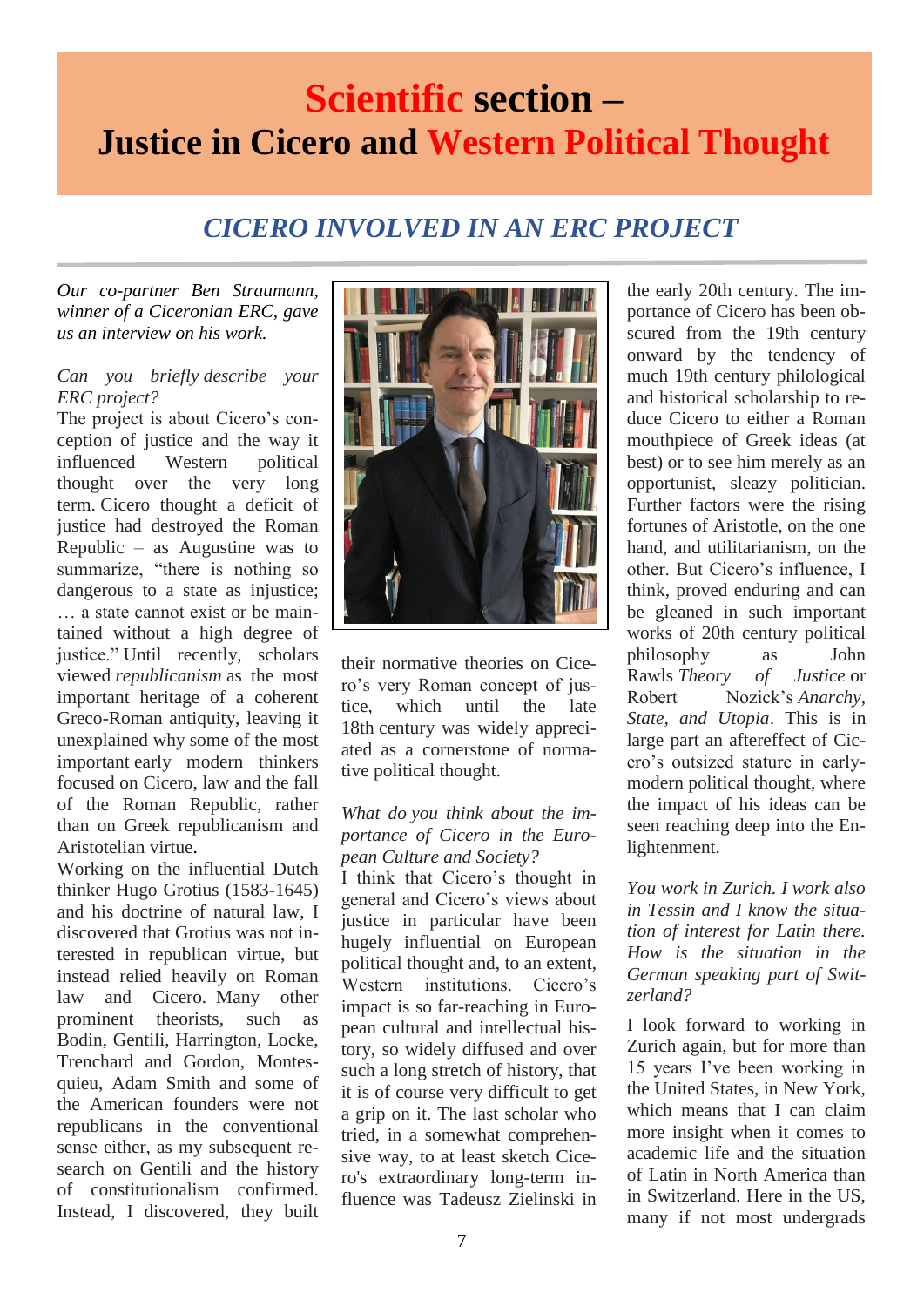## **Scientific section – Justice in Cicero and Western Political Thought**

## *CICERO INVOLVED IN AN ERC PROJECT*

who come to focus on and major in Classics have no previous exposure to Latin (or Greek). They start studying the ancient language(s) as part of their undergraduate curriculum. Depending on the department and the major, this can reach a high level of linguistic expertise, or merely average, but the emphasis tends to lie on reading a lot, even in translation, rather than focusing painstakingly on translation exercises. The advantage is that students have a far wider and broader exposure to a whole range of texts and sources – they tend to have to read a lot overall; the disadvantage is that linguistic expertise may not be very deep. Looking at the academic landscape in general, I think it is fair to say that Classics is considered a rigorous and demanding undergraduate major and constitutes a gateway to many of the more selective university programs, especially law schools.

*Your experience demonstrates that Cicero can also mean success. What could you suggest to young people interested in Cicero?*

I have to admit that as a high school Latin student, I did not like Cicero at all and



would have been inclined to agree with Mommsen and those who thought him to have been a rather vain, opportunist and self-important politician. But once one comes to appreciate the extraordinary window provided by his writings into one of the most interesting periods of history, the late Roman republican period, one cannot help but be interested! Not only do we get historical insights into the workings and dysfunctions of the Roman republic and its eventual collapse, but Cicero also provides, in his more theoretical writings, important ideas that were meant to help stave off

the republic's decline. These ideas, especially the ones about justice, are of great weight to those of us who live in at least notionally self-governing polities. Last but not least, Cicero provides an interestingly skeptical and lastingly influential approach to Greek ideas about ethics and the good life. That he could also be an opportunist should not detract from those many other fascinating aspects of his life and ideas.

*(tr. T. Frazel)*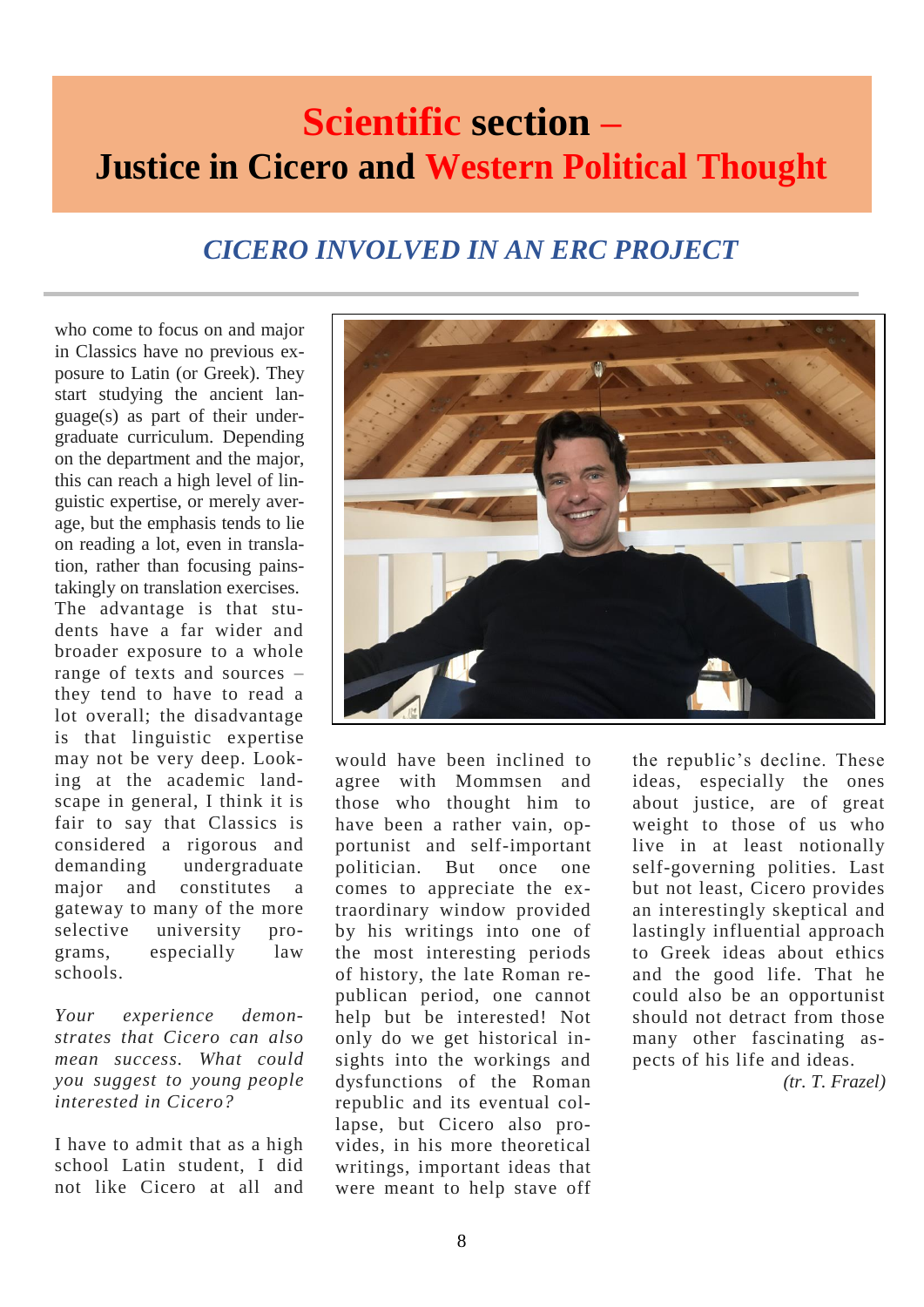## **Didactic section– How Latin saves our lives**

### *INTERVIEW WITH SILVIA STUCCHI, TEACHER AND WRITER*

*Silvia Stucchi, high school teacher and talented specialist in Latin literature, is the author of* Come il latino ci salva la vita*, a beautiful book on the meaning of studying Latin today, and she gave us an interview on this subject.*

#### **There are three words that pervade your book: nightmare, opportunity, adventure. Can you better explain their connection to Latin?**

About "nightmare", there is little to say: Latin has often turned into a nightmare, an obsession, a loss of sleep for students and families. It is so if the study is imposed, if its usefulness is not perceived, if a certain monotony is established in the routine of the proposed exercises, which risk being always the same, with the risk of penalizing a certain type of student to the detriment of another. Very trivially: there are students - we all know who find, and will always find, an almost impossible difficulty in translating and for whom translation will always be the *punctum dolens* of their high school career. However, these students often have difficulty in organizing the period and have previous gaps to make up for in Italian morphosyntax (I am thinking of foreign students who are not native speakers of Italian, who are now becoming a growing and, in some cases, an important percentage even in high schools). However, sometimes

these students have a good knowledge of grammar; they study, they succeed well in comprehension exercises - I think of the Latin linguistic certification tests that they can sit for - they are passionate about literature (various students have a keen interest in history, and for ancient history), they learn, if guided, with a certain capacity the vocabulary.

In short, I'm not saying that the practice of translating from Latin should be abandoned, quite the contrary! In many ways, the translation from Latin and Greek, as well as some complex mathematics and physics exercises, remained among the last really difficult, and also for this reason, truly formative tasks left in school; but surely we can think of adding to the translation work - which absolutely must remain - many types of exercises that aim to develop many skills: and in this sense, Latin is an opportunity.

However, it is undeniable that translating from Latin, the famous "version" that so many students have taken and that deprives them – without reason – of sleep, is a great opportunity to perform an exercise in logic, the so-called *problem solving*, the same that applies to the resolution of a mathematical and scientific problem: data collection, formulation of hypotheses, control, validation of the starting hypotheses or their refutation...

But if we leave the strictly scholastic sphere, Latin is an extraordinary opportunity, first of all, to know the history and culture of that which, willy-nilly, we are the fruit.

The great paradox of our time is precisely this: we live in a historical time in which the strong theme is that of identity (if we like, let's call them the "roots"), and in which medicine seems to have found the key to its present and future successes in genetics, which tells us, precisely, who we are and where we come from *ab origine* and even before; however, from the historical and pedagogical point of view, we are massively shunning people from the study of that discipline that can explain very well what history we are children of and where our language, our law, the models of our literature come from, and much more, but which is essential to acquire cultural awareness and critical thinking skills, together with the awareness of the historical dimension of the events and their protagonists, something which today we begin to feel a great lack.

If this is not a great intellectual and spiritual adventure...

But alongside these three words, nightmare, opportunity, adventure, I add a fourth, indeed, I add an oxymoron: necessary luxury. Let me explain: how many times, after a day engaged in so many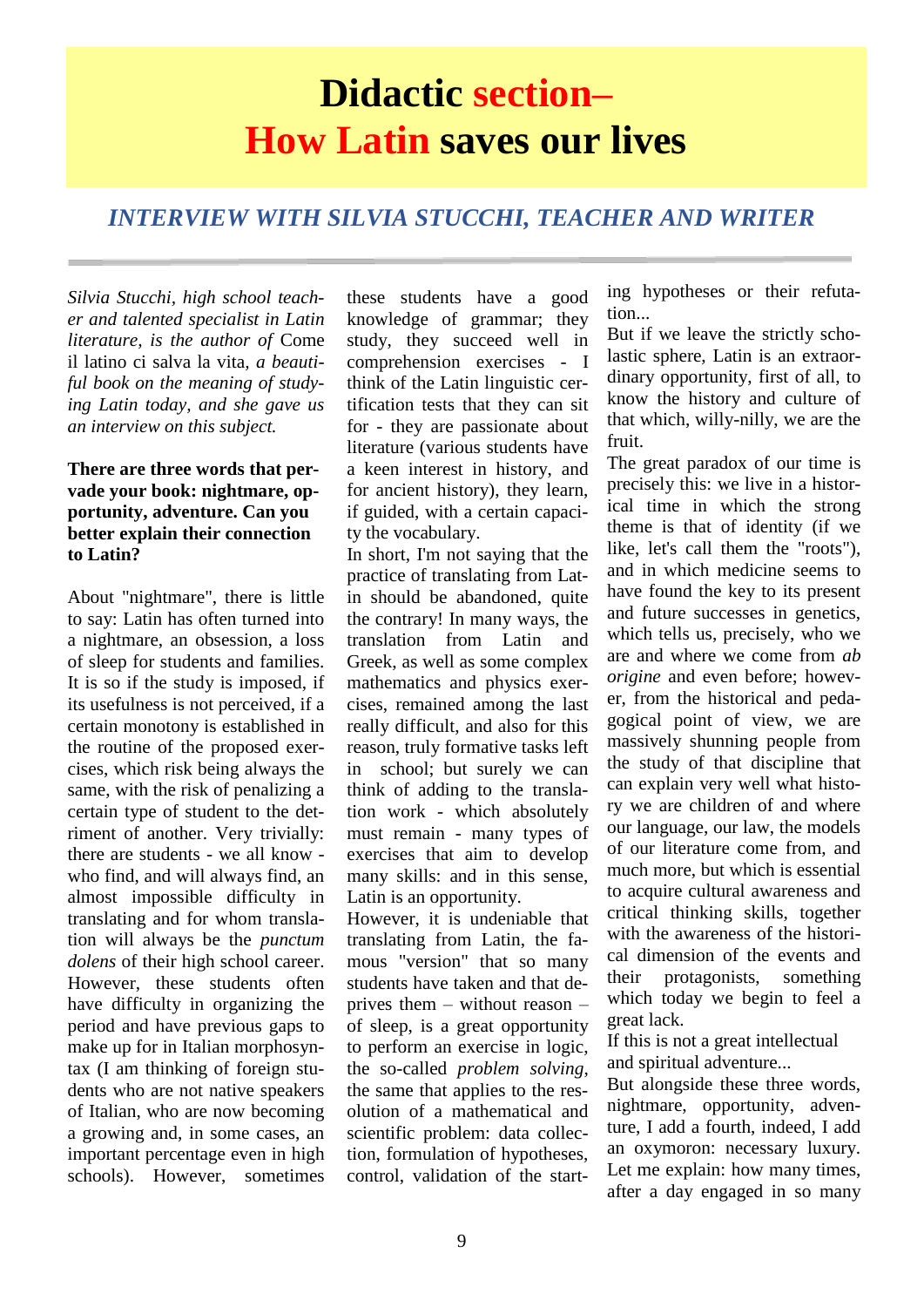## **Didactic section – How Latin saves our lives**

## *INTERVIEW WITH SILVIA STUCCHI, TEACHER AND WRITER*

absolutely urgent, necessary and volatile tasks, so urgent that the forgotten, is there the pleasure of reading something that does not have an immediate, contingent relapse; the pleasure, I would like to say, of discovering who we are and where we come from, because Latin, as someone said, is "the genetic code of the West". In short, being connected to Latin is the pleasure of escaping the "meat grinder of the ephemeral", at least for a few half hours a week. It is no small thing: it is a luxury; but since man does not live on bread alone ... it is a necessary luxury.

But I hope we must keep in mind a little teaching as the key to living better: knowing how to relativize, knowing how to look beyond our narrow personal horizon. Those who live by drowning in everyday problems, in those small contingent problems that, however, have the nefarious power to poison life, can see that unhappy love, betrayal, family disagreements, school disappointments, suffering from inaccessibility of status symbols, are not only evils that afflict only us, but they are problems that the Roman man already had two thousand years ago, often in a much more massive form. And, a little bit, relativizing is the key to living more lightly, or, at least, not to



drown in problems.

#### **What does your teaching experience teach you: Does Latin have a future? Which**?

Latin has a future, and a flourishing one, in my opinion, as long as I manage to overcome an obstacle, which is what I found myself in front of, like many teachers, both in high school and university: that "rubber wall", that polite hostility, that not-so-subtle distrust that the teacher feels, warns, that palpable preconception, which makes the students think: "Anyway, I'll never pass this exam"; "Anyway, it's all useless: I don't understand anything"; "It is useless to study Latin", and the like. And this prejudice, this a priori judgment, influences the climate of class and classroom, in high school and university. Let's take into account that the Latin,

- fortunately! I feel like saying - is studied at both the University and in Classics, where, together with Greek and ancient history, it is the "main course" of the course of study, chosen for the love of antiquities; but he is also studied, and fortunately, in Modern Literature, History, Linguistic Sciences, Cultural Heritage; it is a fundamental discipline in the "career" of the student of humanities for the motivation I mentioned above (acquisition of historical awareness), but also for another reason.

Latin, let's not deny it, requires commitment. I don't get involved in the discussion - to which I dedicate a paragraph in the book ("But is this Latin easy or difficult?) whether Latin or Greek is more difficult, whether Latin is more difficult than German or the like. However, it is certain that

in an age and time of life in which it seems that the competition of educational and cultural agencies is aimed at those who lower the bar the most, it is formative to meet, and sometimes clash, with a discipline that involves a certain commitment, which requires continuous study and a little memory.